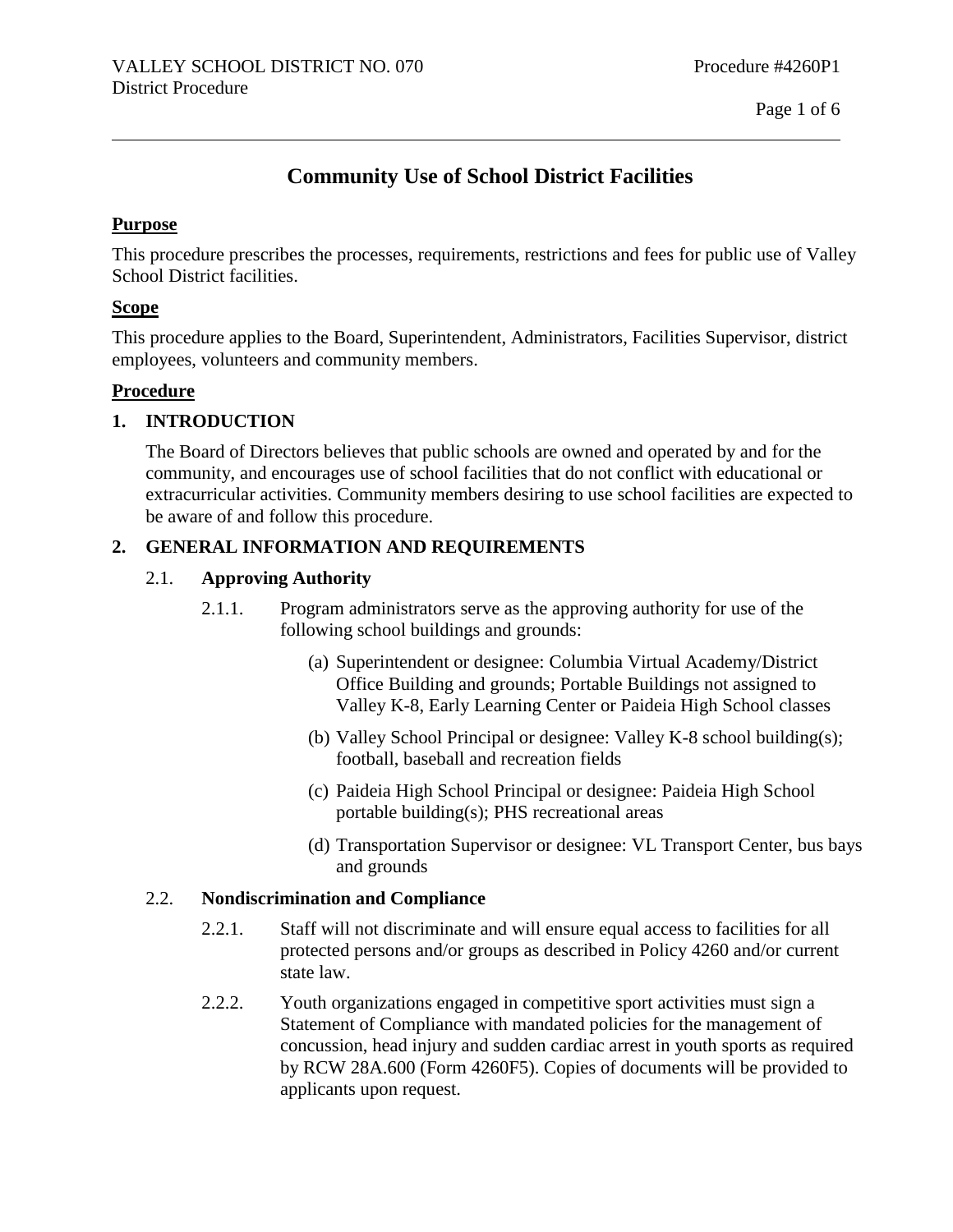- 2.2.3. The district may, at its discretion and for its protection, require proof of liability insurance prior to use of the facility. In the event bodily injury occurs during use or occupancy of district facilities, the district bears no responsibility for the injury or damages unless caused by its sole negligence. If an injury occurs to person(s) during use or occupancy, the person(s)/group using or renting the facility are solely responsible for any and all damages claimed by the injured party.
- 2.2.4. In the event that property loss or damage occurs to school district property or facilities during use or occupancy, the amount of loss or damage will be determined by the Superintendent or his/her designee. The person(s) or group using or occupying the facilities during the time the loss or damage occurs is financially responsible for the repair or replacement of property.

## 2.3. **Responsibilities and Indemnification**

2.3.1. Persons using school facilities are required to complete and sign a Facility Use Agreement (Form 4260F1), including an indemnity clause, and certify he/she/they have read and will adhere to applicable district policies and procedure.

### **2.3.2. Fees**

Persons using school facilities may be charged a fee according to the current Use Classification and Fee Schedule (Form 4260F2). Rental and service fees must be paid in advance. Additional fees may be accrued for keys, staff supervision, parking assistance, and custodial, security, emergency or other special services. Failure to pay all fees as required may be cause for cancellation of the facility use request/agreement and/or denial of future use of school facilities.

- 2.3.3. The person in charge, listed on the Facility Use Agreement, must be in attendance and is responsible for the conduct of all participants. He/she must provide for competent adult supervision of children (ages 0-16) at all times.
- 2.3.4. Persons using school facilities are responsible for the good care of district property, setup and cleanup as described in Section 5 of this procedure.

### **3. RESERVATION PROCESS**

3.1. Upon inquiry into the use of a district facility, the designated staff member will provide the person(s) with a copy of Policy 4260-Community Use of School District Facilities, Procedure 4260P1-Community Use of School District Facilities, Form 4260F1-Facilities Use Agreement and other related informational documents or forms, as applicable. A person or group seeking to use or rent space must read, complete and sign the Facilities Use Agreement.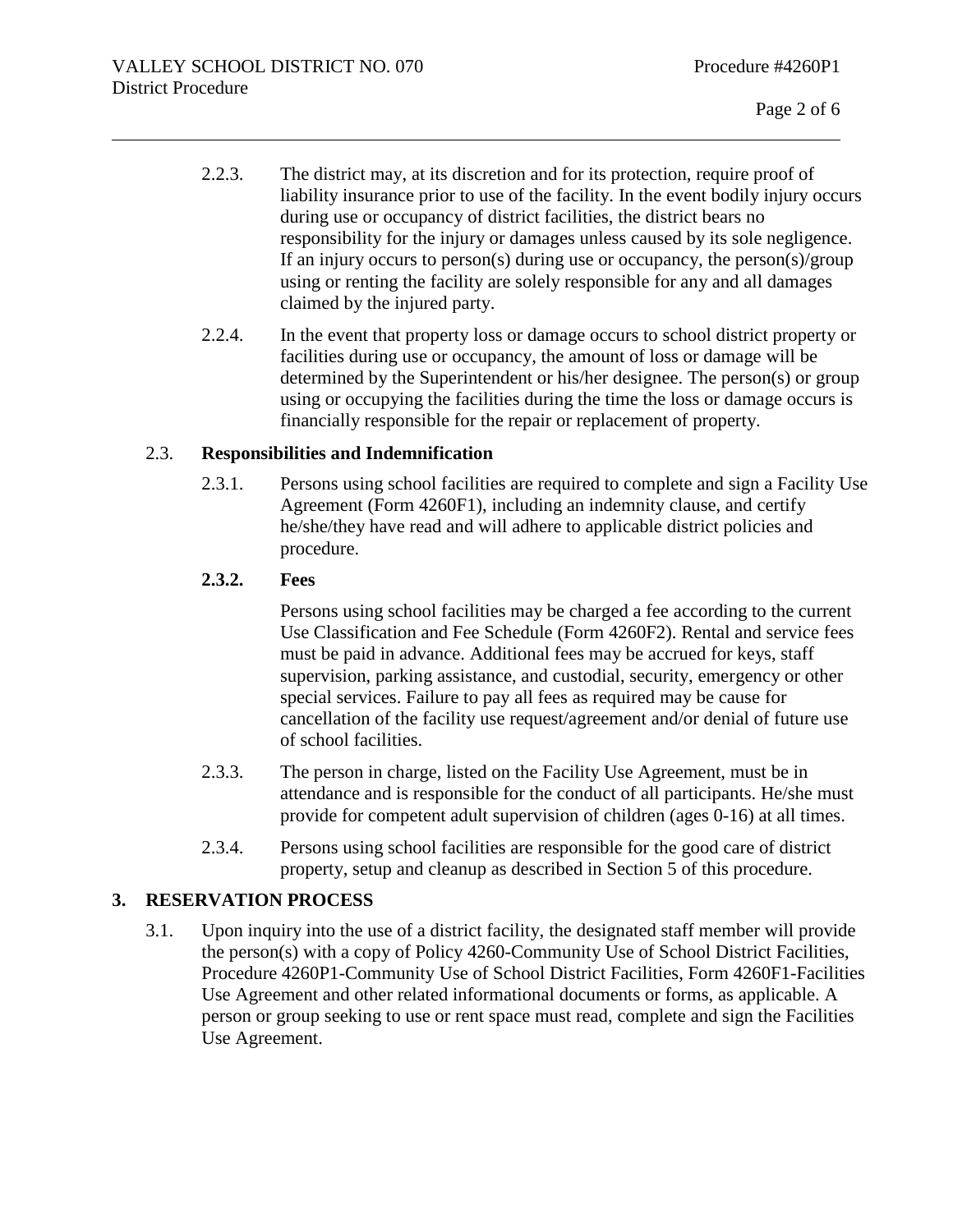- 3.2. Upon receipt of a Facilities Use Agreement, the designated staff person will determine fees, including applicable custodial and other service fees, and seek the approval of the building authority as required.
- 3.3. Approved agreements with fees will be forwarded to the district Accounting Specialist for receipt of payment and issuance of a receipt to the renter.

### **4. TOURS**

Patrons who wish to receive a tour of any district facility, whether or not for potential rental, must first contact the approving authority for the building and state their request and purpose for the tour. The building authority or his/her designee will coordinate an acceptable tour date and time with the requester that will not disrupt the workflow of employees.

## **5. CONDITIONS OF USE**

## 5.1. **General**

- 5.1.1. The Facilities Use Agreement (Form 4260F1) is valid for one year only for recurring meetings/events. A new agreement must be completed and approved for each subsequent year of use.
- 5.1.2. No tobacco products, alcoholic beverages or drugs are permitted in the building or on the grounds, pursuant to state law. (RCW 28A.210.310 and 20 U.S.C. 7101-7118)
- 5.1.3. If keys are necessary to access a facility, a deposit may be required at the discretion of the Superintendent or his/her designee. Keys may not be duplicated. All keys issued must be returned promptly, and if keys are not received by supervising staff within two (2) days after the conclusion of the event, the key deposit will be forfeited, and renter may be denied future use of district facilities.
- 5.1.4. The placement of decorations or wall hangings must be approved in advance by the building authority or designee. Approved decorations and all renter belongings must be removed prior to vacating the premises, within the time frame listed on the agreement, unless other arrangements are made and approved. The district is not responsible for any items left on the premises by participants or spectators.
- 5.1.5. Vehicles of participants and spectators must be parked in designated parking areas only.

### 5.2. **Setup and Cleanup**

- 5.2.1. Persons using school facilities are responsible for activity/event setup and cleanup, and must adhere to the following guidelines:
	- (a) Renters must leave school facilities in a clean and orderly condition, with all furniture returned to its previous location.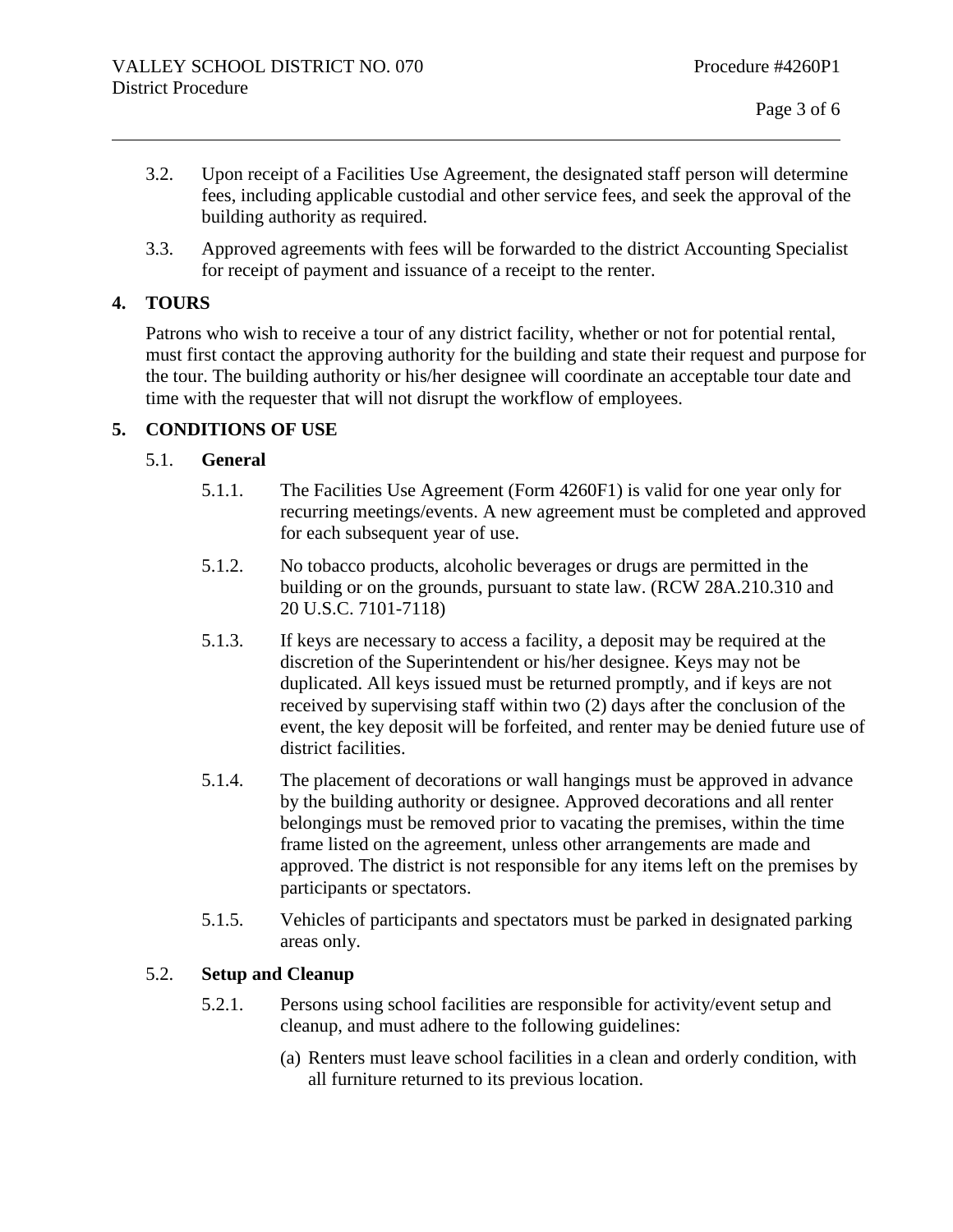- (b) Wipe down counter, sink or desks if they have been used. Erase the chalkboard and whiteboard.
- (c) Check the floor for debris and sweep as necessary.
- (d) Place all garbage in trashcans. Secure and remove full trash bags, and insert new bags (located in the bottom of trashcans).
- (e) Ensure all windows and doors are locked prior to vacating the premises.
- (f) Additional fees will be charged if custodial or other labor is required to setup or clean up a facility.

#### 5.3. **Specific Use Rules**

- 5.3.1. *Valley School Kitchen*
	- 5.3.1.1. Valid Food Handler Permits are required and a copy must be provided to the food services supervisor. The owner of the permit must be present at all times during food preparation and service.
	- 5.3.1.2. The adult person in charge, listed on the Rental Agreement, will meet with the food services supervisor prior to use of the kitchen to train on use of equipment, if necessary. Persons under the age of 18 may not operate kitchen equipment. Kitchen equipment must not be removed from the kitchen area.
	- 5.3.1.3. Cutting on the kitchen table and counters is prohibited. Use available cutting boards.
	- 5.3.1.4. Home-grown produce or uninspected meat or dairy products are prohibited and may not be brought on site. Renter must provide copies of receipts evidencing purchase of such food products brought on site.
	- 5.3.1.5. After each use, the kitchen must be cleaned for district food preparation according to the Washington State Retail Food Code; a copy of the code is available to renter for information and reference. Renter must pass all state and county health inspections that may occur on site. The food service supervisor will provide further information upon request.
	- 5.3.1.6. Commodities storage is a priority for the district, and availability of space for the renter's items will be determined according to the district's need for maintaining separate and inaccessible storage of commodities.
	- 5.3.1.7. Follow all general setup and cleanup rules in Section 5.2.1.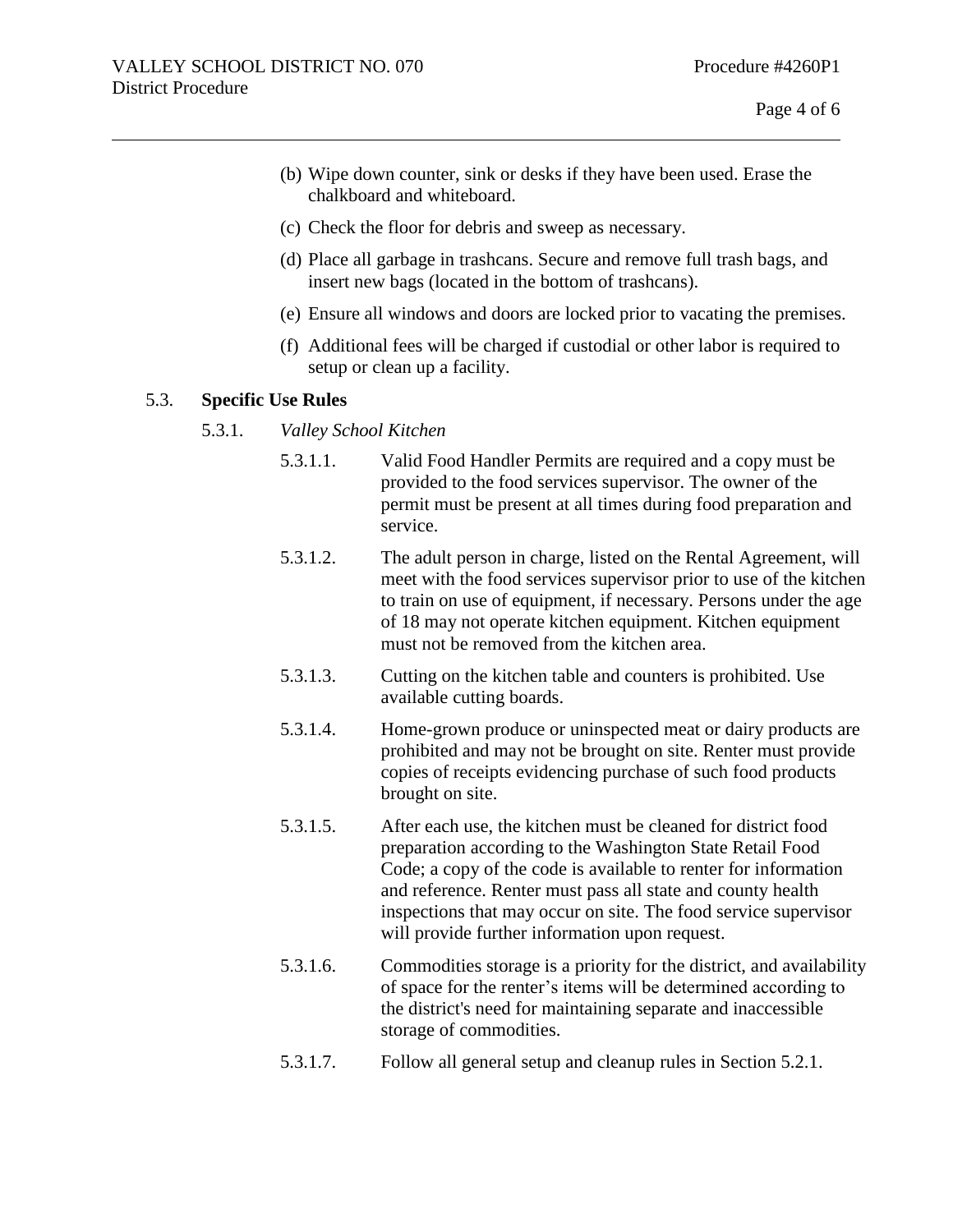|        | 5.3.1.8.          | A one-hundred dollar (\$100.00) cleaning deposit may be<br>required at the discretion of the Superintendent or his/her<br>designee.                                                                                                                                            |  |
|--------|-------------------|--------------------------------------------------------------------------------------------------------------------------------------------------------------------------------------------------------------------------------------------------------------------------------|--|
| 5.3.2. | Classrooms        |                                                                                                                                                                                                                                                                                |  |
|        | 5.3.2.1.          | Classroom equipment (computers, DVD player, document<br>camera, etc.) and supplies (paper, crayons, colored chalk,<br>pencils, pens, toys, etc.) are not available for use.                                                                                                    |  |
|        | 5.3.2.2.          | Do not disturb, use or remove any items from the teacher or<br>students desks.                                                                                                                                                                                                 |  |
| 5.3.3. | Valley School Gym |                                                                                                                                                                                                                                                                                |  |
|        | 5.3.3.1.          | Street shoes may not be worn on the gym floor. All shoes worn<br>on the court must have non-marking soles. No skateboards, bikes<br>or any other type of equipment that may damage the gym floor is<br>allowed. Renter must sweep the gym floor prior to vacating<br>premises. |  |
|        | 5.3.3.2.          | Contact the Facility Supervisor if bleachers are needed.                                                                                                                                                                                                                       |  |
|        | 5.3.3.3.          | Hanging on the basketball rims is prohibited.                                                                                                                                                                                                                                  |  |
|        | 5.3.3.4.          | Food or drink is not allowed in the gym.                                                                                                                                                                                                                                       |  |
|        | 5.3.3.5.          | Entry into the equipment room is prohibited to renters.                                                                                                                                                                                                                        |  |
| 5.3.4. |                   | Valley School Multipurpose Room                                                                                                                                                                                                                                                |  |
|        | 5.3.4.1.          | Hanging on the basketball rims is prohibited.                                                                                                                                                                                                                                  |  |
|        | 5.3.4.2.          | Contact the Facility Supervisor if bleachers are needed.                                                                                                                                                                                                                       |  |
|        | 5.3.4.3.          | Volleyball nets may be used with prior arrangement.                                                                                                                                                                                                                            |  |
| 5.3.5. | Grounds/fields    |                                                                                                                                                                                                                                                                                |  |
|        | 5.3.5.1.          | The Facility Use Agreement must include the anticipated<br>number of participants and spectators.                                                                                                                                                                              |  |
|        | 5.3.5.2.          | No vehicles are permitted on the grass.                                                                                                                                                                                                                                        |  |
|        | 5.3.5.3.          | All litter generated from the activity must be collected and                                                                                                                                                                                                                   |  |

# 5.3.6. *Columbia Virtual Academy Broadcast Studio*

replace with new bags.

5.3.6.1. Broadcast Studio equipment (projector, video conferencing unit, television, etc.) is not available for use.

placed in trashcans. Secure and remove full trash bags and